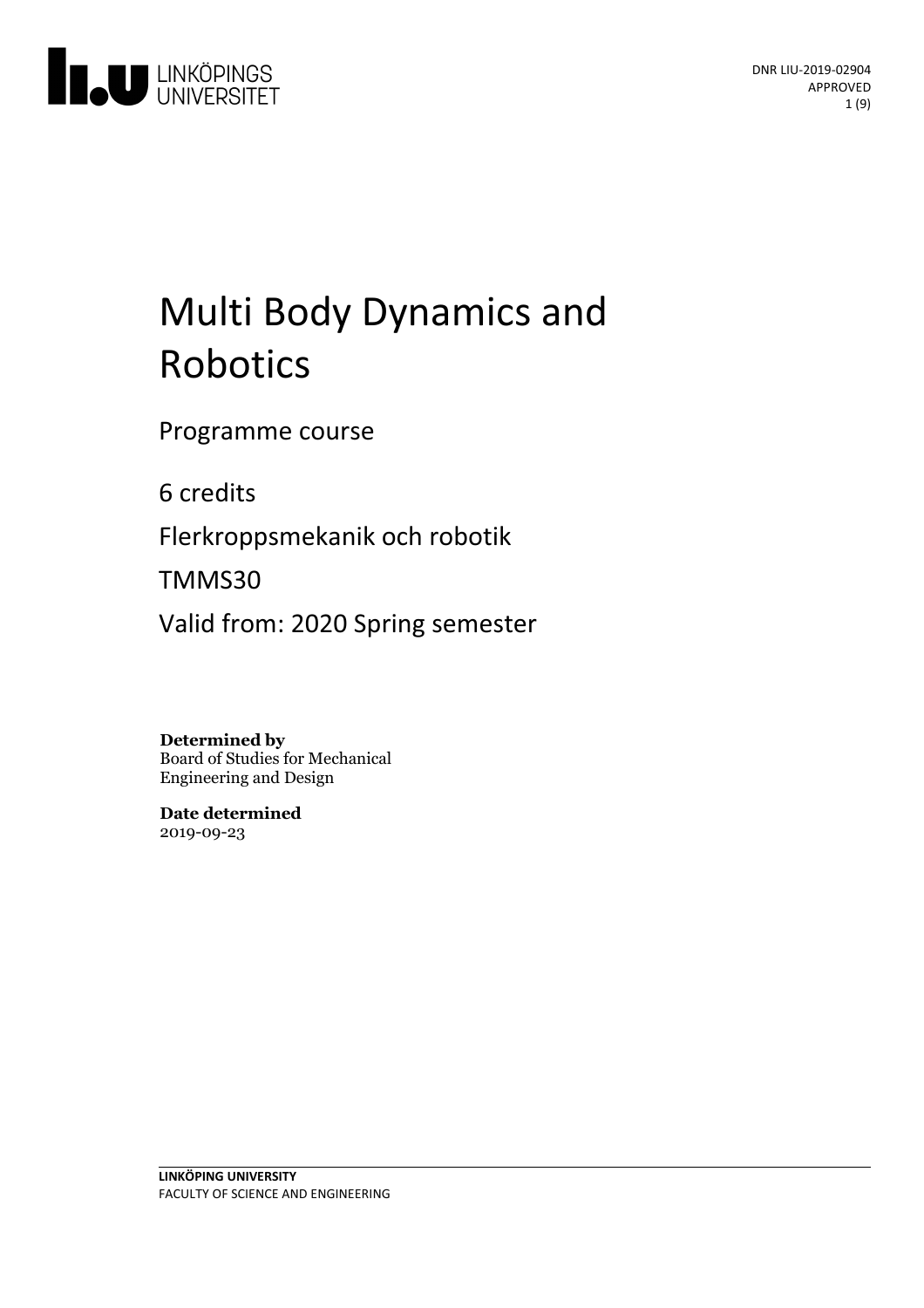# Main field of study

Mechanical Engineering

Course level

Second cycle

### Advancement level

A1X

### Course offered for

- Master's Programme in Aeronautical Engineering
- Master's Programme in Mechanical Engineering
- Mechanical Engineering, M Sc in Engineering
- Applied Physics and Electrical Engineering International, M Sc in Engineering
- Applied Physics and Electrical Engineering, M Sc in Engineering

# Entry requirements

Note: Admission requirements for non-programme students usually also include admission requirements for the programme and threshold requirements for progression within the programme, or corresponding.

# Prerequisites

Basic courses in calculus, algebra and mechanics.

# Intended learning outcomes

The course aims at giving the student knowledge of computer-aided methods for mechanical analysis of multibody systems, with robot arms as an important special case. After the course the should be able to:

- Model mechanisms using generalized, relative, absolute and natural
- coordinates.<br>• Perform kinematic and kinetic analyses of mechanisms.<br>• Implement smaller parts of solution algorithms in MATLAB.
- 

### Course content

Kinematics: Overview of different types of coordinates, kinematical constraints, analysis of position, velocity and acceleration. Kinetics: Euler's method. Robotics: Serial robots, the Denavit-Hartenberg notation, kinematic analysis.

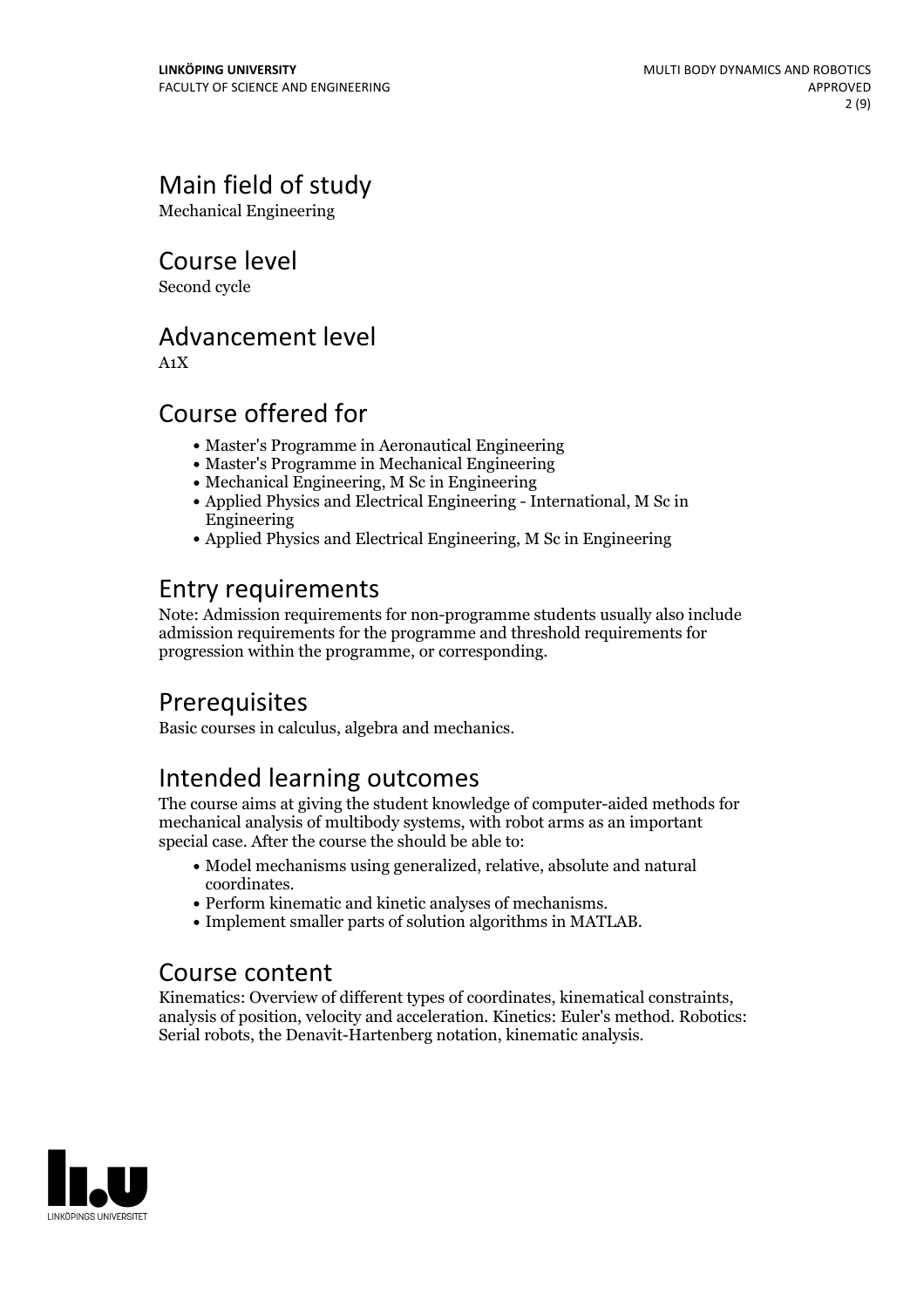# Teaching and working methods

Teaching is in the form of lectures, classes and computer exercises.

### Examination

UPG3 Assignments 6 credits U, 3, 4, 5

### Grades

Four-grade scale, LiU, U, 3, 4, 5

# Other information

#### **About teaching and examination language**

The teaching language is presented in the Overview tab for each course. The examination language relates to the teaching language as follows:

- If teaching language is Swedish, the course as a whole or in large parts, is taught in Swedish. Please note that although teaching language is Swedish, parts of the course could be given in English. Examination language is
- Swedish.<br>• If teaching language is Swedish/English, the course as a whole will be taught in English if students without prior knowledge of the Swedish language participate. Examination language is Swedish or English
- (depending on teaching language).<br>• If teaching language is English, the course as a whole is taught in English.<br>Examination language is English.

#### **Other**

The course is conducted in a manner where both men's and women's

experience and knowledge are made visible and developed. The planning and implementation of <sup>a</sup> course should correspond to the course syllabus. The course evaluation should therefore be conducted with the course syllabus as a starting point.

### Department

Institutionen för ekonomisk och industriell utveckling

# Director of Studies or equivalent

Peter Schmidt

Examiner

Peter Christensen

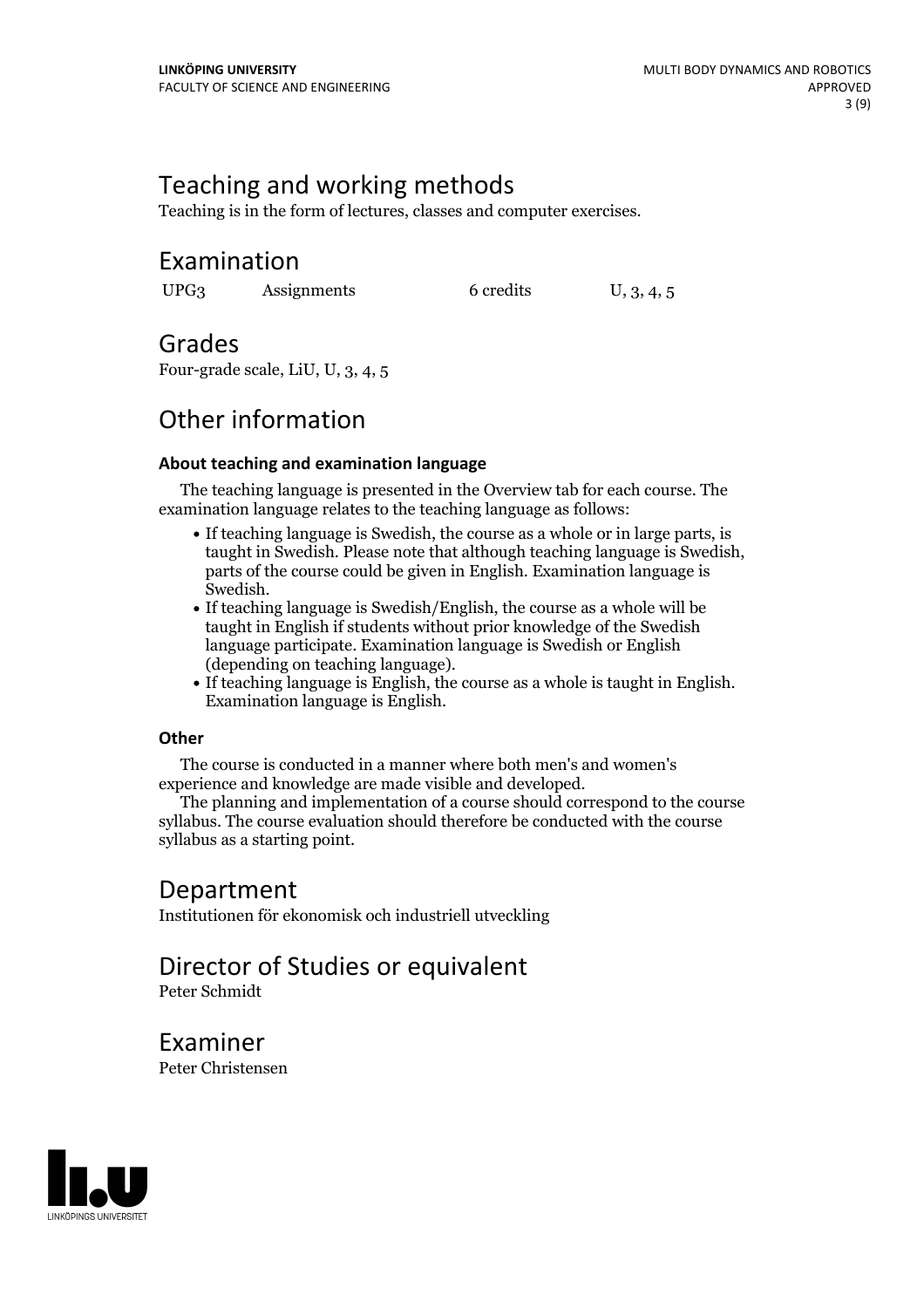# Course website and other links

# Education components

Preliminary scheduled hours: 56 h Recommended self-study hours: 104 h

### Course literature

P. Christensen, Computational rigid body mechanics

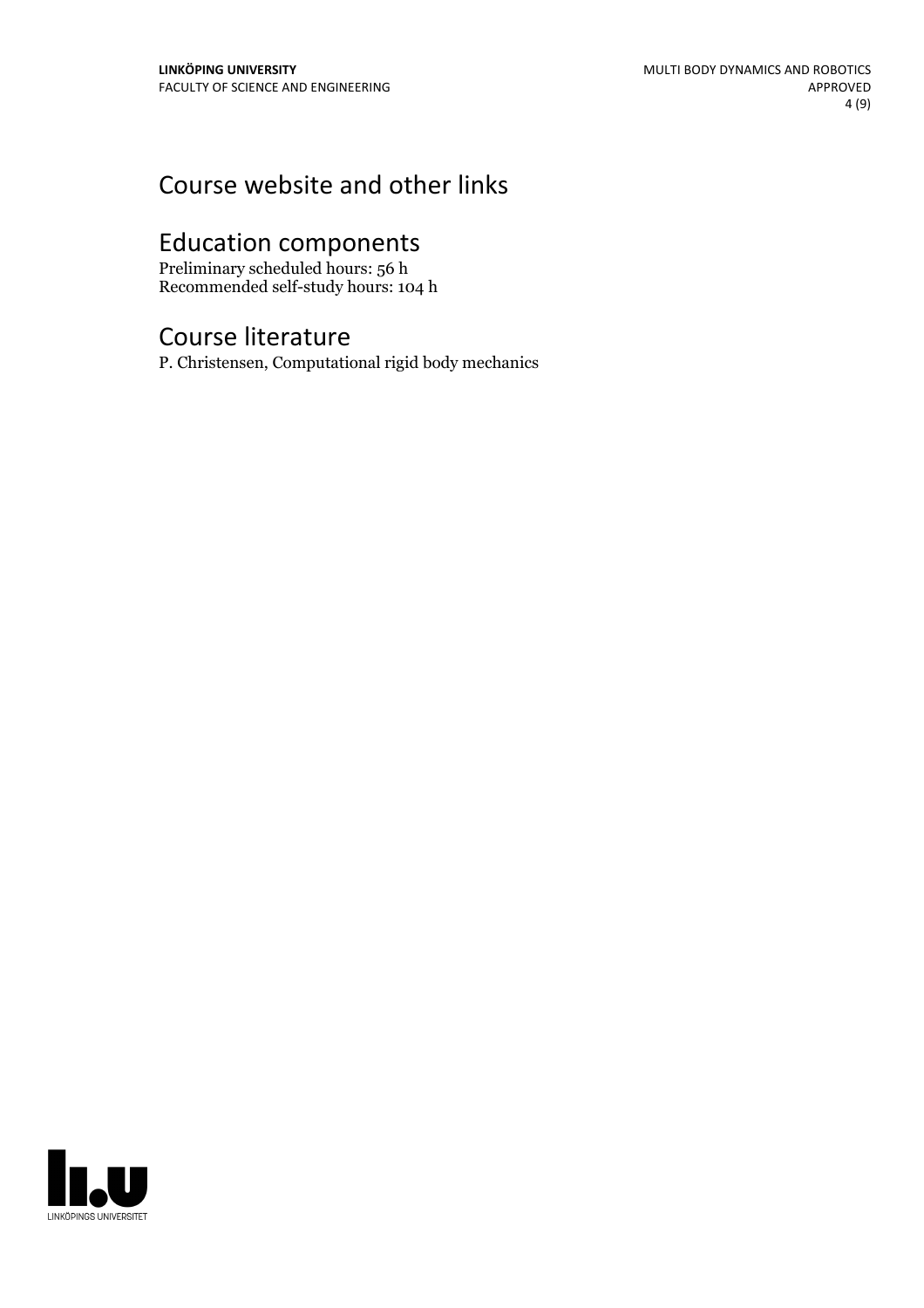# **Common rules**

#### **Course syllabus**

A syllabus must be established for each course. The syllabus specifies the aim and contents of the course, and the prior knowledge that a student must have in order to be able to benefit from the course.

### **Timetabling**

Courses are timetabled after a decision has been made for this course concerning its assignment to a timetable module.

#### **Interrupting a course**

The vice-chancellor's decision concerning regulations for registration, deregistration and reporting results (Dnr LiU-2015-01241) states that interruptions in study are to be recorded in Ladok. Thus, all students who do not participate in a course for which they have registered must record the interruption, such that the registration on the course can be removed. Deregistration from <sup>a</sup> course is carried outusing <sup>a</sup> web-based form: https://www.lith.liu.se/for-studenter/kurskomplettering?l=en.

### **Cancelled courses**

Courses with few participants (fewer than 10) may be cancelled or organised in a manner that differs from that stated in the course syllabus. The Dean is to deliberate and decide whether a course is to be cancelled or changed from the course syllabus.

### **Guidelines relatingto examinations and examiners**

For details, see Guidelines for education and examination for first-cycle and second-cycle education at Linköping University, http://styrdokument.liu.se/Regelsamling/VisaBeslut/917592.

An examiner must be employed as a teacher at LiU according to the LiU Regulations for Appointments

(https://styrdokument.liu.se/Regelsamling/VisaBeslut/622784). For courses in second-cycle, the following teachers can be appointed as examiner: Professor (including Adjunct and Visiting Professor), Associate Professor (including Adjunct), Senior Lecturer (including Adjunct and Visiting Senior Lecturer), Research Fellow, or Postdoc. For courses in first-cycle, Assistant Lecturer (including Adjunct and Visiting Assistant Lecturer) can also be appointed as examiner in addition to those listed for second-cycle courses. In exceptional cases, a Part-time Lecturer can also be appointed as an examiner at both first- and second cycle, see Delegation of authority for the Board of Faculty of Science and Engineering.

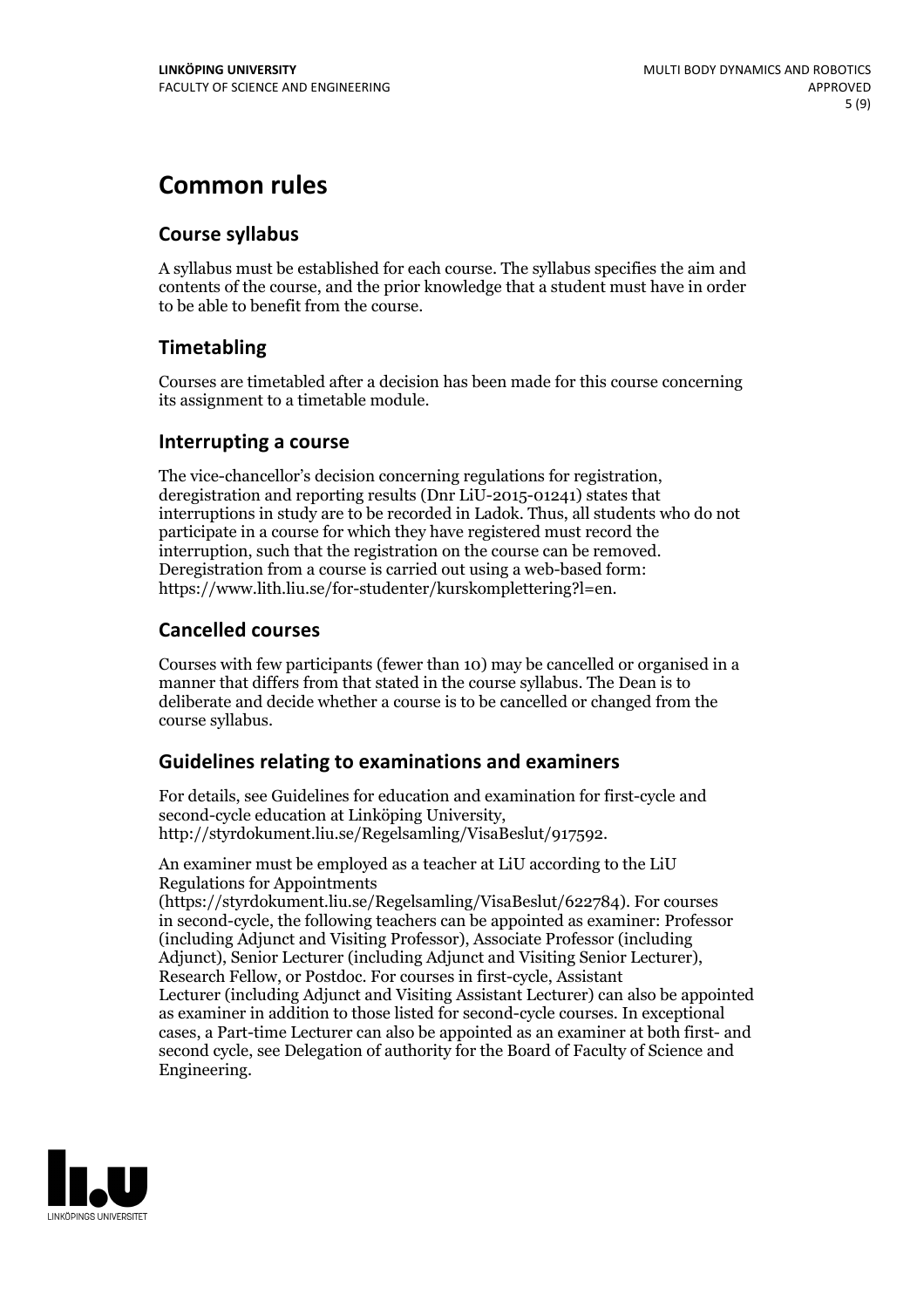#### **Forms of examination**

#### **Examination**

Written and oral examinations are held at least three times a year: once immediately after the end of the course, once in August, and once (usually) in one of the re-examination periods. Examinations held at other times are to follow a decision of the board of studies.

Principles for examination scheduling for courses that follow the study periods:

- courses given in VT1 are examined for the first time in March, with re-examination in June and August
- courses given in VT2 are examined for the first time in May, with re-examination in August and October
- courses given in HT1 are examined for the first time in October, with re-examination in January and August
- courses given in HT2 are examined for the first time in January, with re-examination in March and in August.

The examination schedule is based on the structure of timetable modules, but there may be deviations from this, mainly in the case of courses that are studied and examined for several programmes and in lower grades (i.e. 1 and 2).

Examinations for courses that the board of studies has decided are to be held in alternate years are held three times during the school year in which the course is given according to the principles stated above.

Examinations for courses that are cancelled orrescheduled such that they are not given in one or several years are held three times during the year that immediately follows the course, with examination scheduling that corresponds to the scheduling that was in force before the course was cancelled or rescheduled.

When a course is given for the last time, the regular examination and two re-<br>examinations will be offered. Thereafter, examinations are phased out by offering three examinations during the following academic year at the same times as the examinations in any substitute course. If there is no substitute course, three examinations will be offered during re-examination periods during the following academic year. Other examination times are decided by the board of studies. In all cases above, the examination is also offered one more time during the academic year after the following, unless the board of studies decides otherwise.

If a course is given during several periods of the year (for programmes, or on different occasions for different programmes) the board or boards of studies determine together the scheduling and frequency of re-examination occasions.

#### **Registration for examination**

In order to take an examination, a student must register in advance at the Student Portal during the registration period, which opens 30 days before the date of the examination and closes 10 days before it. Candidates are informed of the location of the examination by email, four days in advance. Students who have not

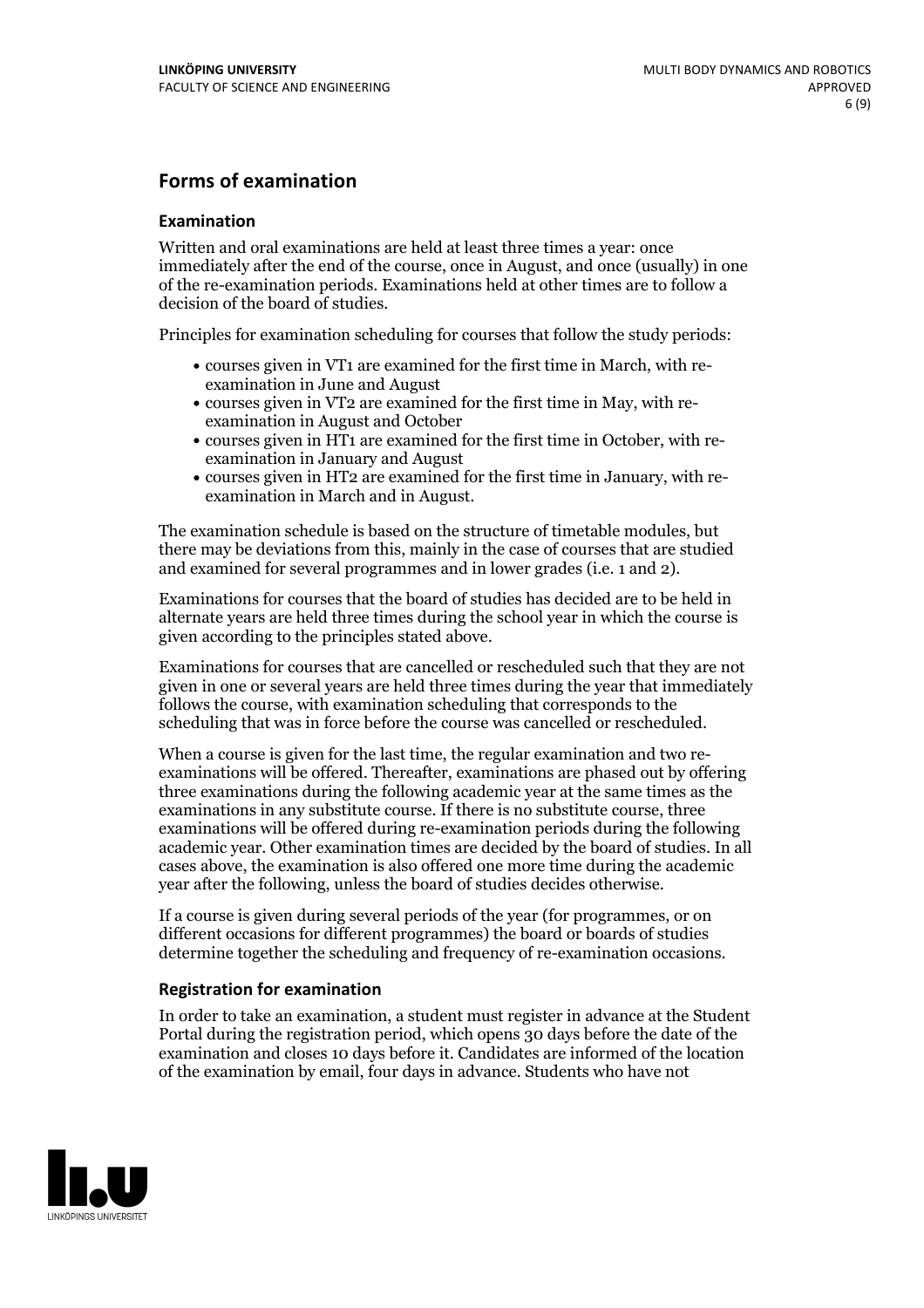registered for an examination run the risk of being refused admittance to the examination, if space is not available.

Symbols used in the examination registration system:

\*\* denotes that the examination is being given for the penultimate time.

\* denotes that the examination is being given for the last time.

#### **Code of conduct for students during examinations**

Details are given in a decision in the university's rule book: http://styrdokument.liu.se/Regelsamling/VisaBeslut/622682.

#### **Retakes for higher grade**

Students at the Institute of Technology at LiU have the right to retake written examinations and computer-based examinations in an attempt to achieve a higher grade. This is valid for all examination components with code "TEN" and "DAT". The same right may not be exercised for other examination components, unless otherwise specified in the course syllabus.

A retake is not possible on courses that are included in an issued degree diploma.

#### **Retakes of other forms of examination**

Regulations concerning retakes of other forms of examination than written examinations and computer-based examinations are given in the LiU guidelines

http://styrdokument.liu.se/Regelsamling/VisaBeslut/917592.

#### **Plagiarism**

For examinations that involve the writing of reports, in cases in which it can be assumed that the student has had access to other sources (such as during project work, writing essays, etc.), the material submitted must be prepared in accordance with principles for acceptable practice when referring to sources (references or quotations for which the source is specified) when the text, images, ideas, data,  $\vec{e}$  etc. of other people are used. It is also to be made clear whether the author has reused his or her own text, images, ideas, data, etc. from previous examinations, such as degree projects, project reports, etc. (this is sometimes known as "self- plagiarism").

A failure to specify such sources may be regarded as attempted deception during examination.

#### **Attempts to cheat**

In the event of <sup>a</sup> suspected attempt by <sup>a</sup> student to cheat during an examination, or when study performance is to be assessed as specified in Chapter <sup>10</sup> of the Higher Education Ordinance, the examiner is to report this to the disciplinary board of the university. Possible consequences for the student are suspension from study and a formal warning. More information is available at https://www.student.liu.se/studenttjanster/lagar-regler-rattigheter?l=en.

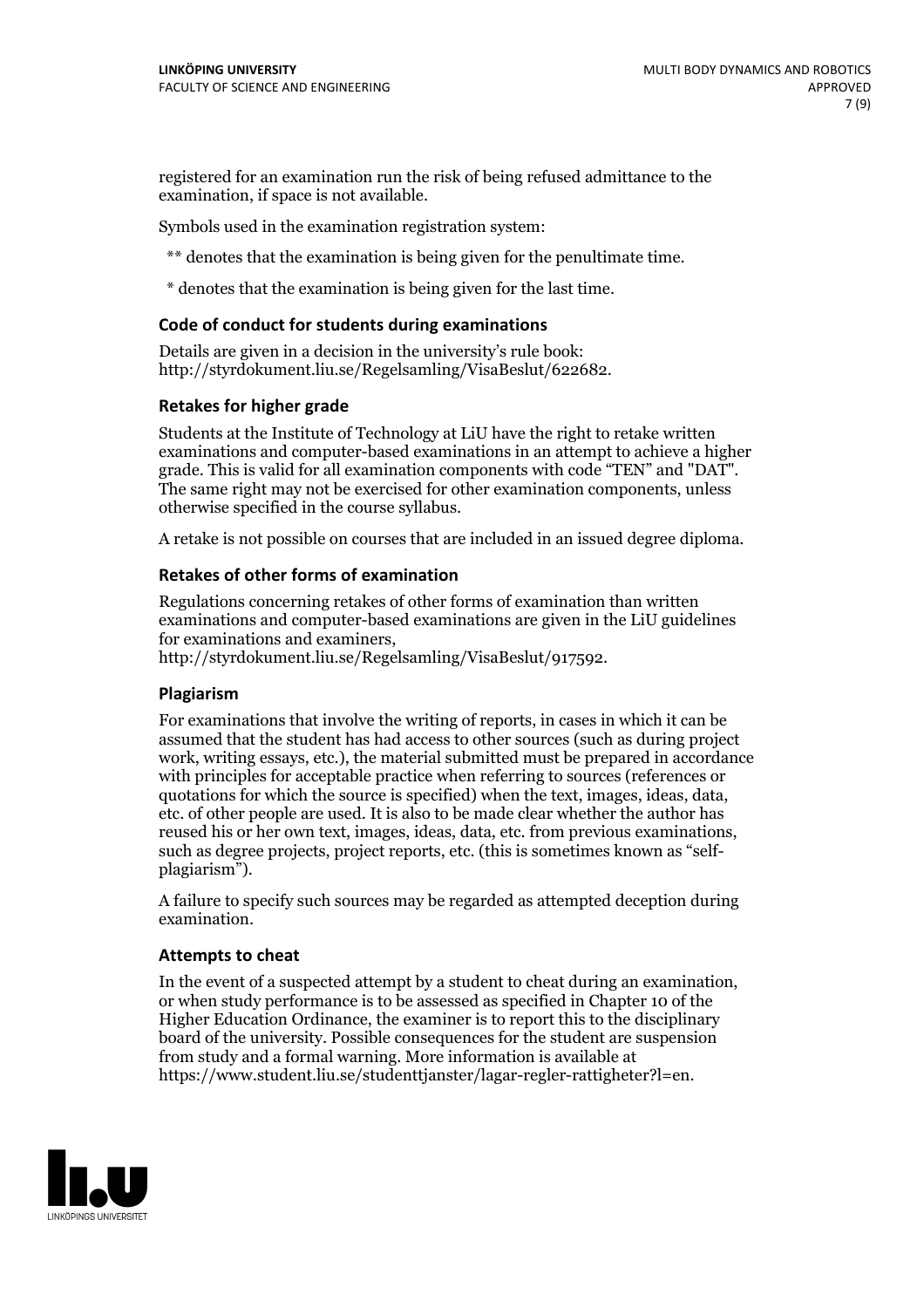#### **Grades**

The grades that are preferably to be used are Fail (U), Pass (3), Pass not without distinction  $(4)$  and Pass with distinction  $(5)$ .

- 1. Grades U, 3, 4, 5 are to be awarded for courses that have written
- examinations. 2. Grades Fail (U) and Pass (G) may be awarded for courses with <sup>a</sup> large degree of practical components such as laboratory work, project work and group work. 3. Grades Fail (U) and Pass (G) are to be used for degree projects and other
- independent work.

#### **Examination components**

- 
- 1. Grades U, 3, 4, <sup>5</sup> are to be awarded for written examinations (TEN). 2. Examination components for which the grades Fail (U) and Pass (G) may be awarded are laboratory work (LAB), project work (PRA), preparatory written examination (KTR), oral examination (MUN), computer-based
- examination (DAT), home assignment (HEM), and assignment (UPG). 3. Students receive grades either Fail (U) or Pass (G) for other examination components in which the examination criteria are satisfied principally through active attendance such as other examination (ANN), tutorial group
- (BAS) or examination item (MOM). 4. Grades Fail (U) and Pass (G) are to be used for the examination components Opposition (OPPO) and Attendance at thesis presentation (AUSK) (i.e. part of the degree project).

For mandatory components, the following applies: If special circumstances prevail, and if it is possible with consideration of the nature of the compulsory component, the examiner may decide to replace the compulsory component with another equivalent component. (In accordance with the LiU Guidelines for education and examination for first-cycle and second-cycle education at Linköping University, http://styrdokument.liu.se/Regelsamling/VisaBeslut/917592).

For written examinations, the following applies: If the LiU coordinator for students with disabilities has granted a student the right to an adapted examination for a written examination in an examination hall, the student has the right to it. If the coordinator has instead recommended for the student an adapted examination or alternative form of examination, the examiner may grant this if the examiner assesses that it is possible, based on consideration of the course objectives. (In accordance with the LiU Guidelines for education and examination for first-cycle and second-cycle education at Linköping University, http://styrdokument.liu.se/Regelsamling/VisaBeslut/917592).

The examination results for a student are reported at the relevant department.

### **Regulations (applyto LiU in its entirety)**

The university is a government agency whose operations are regulated by